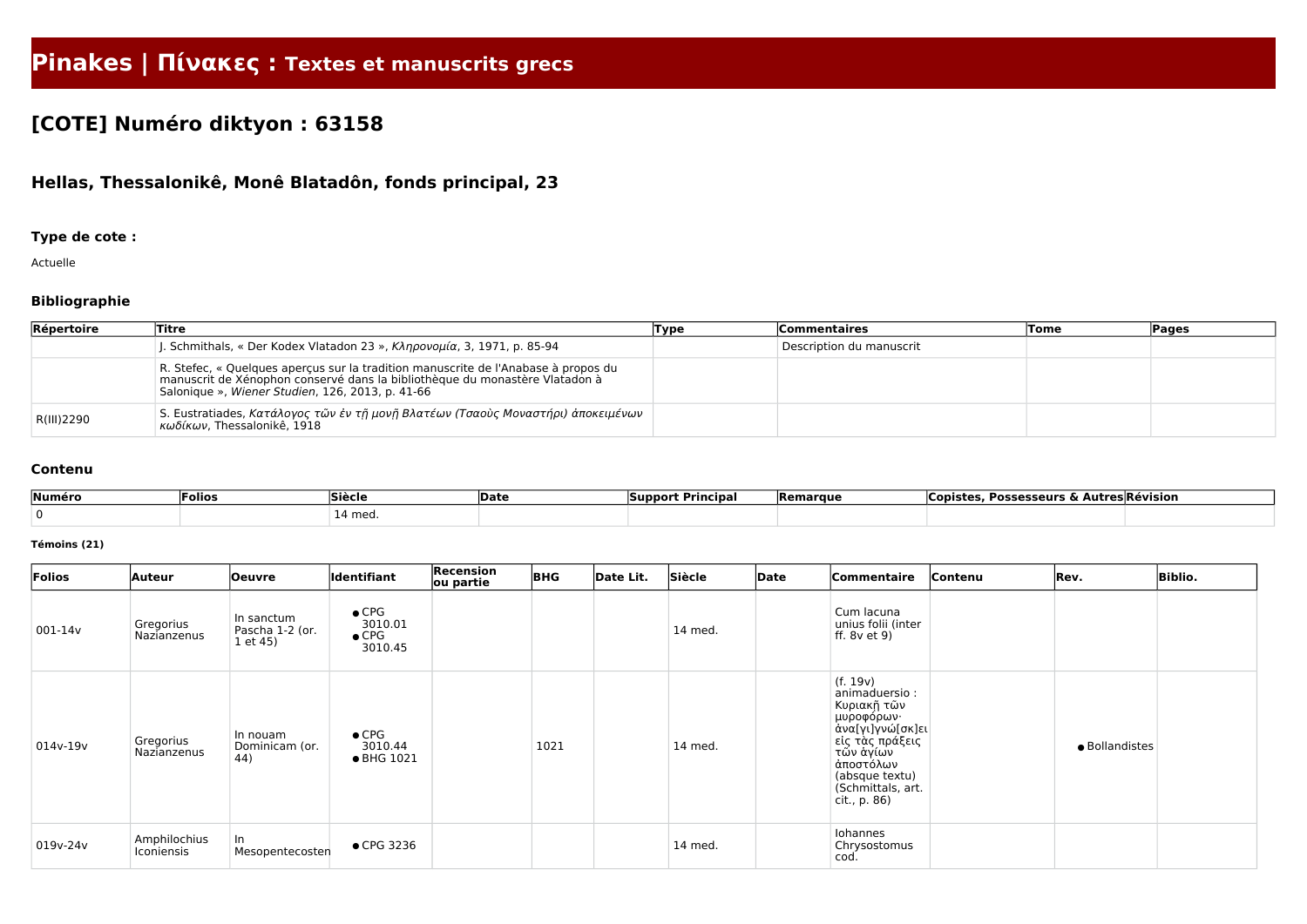| <b>Folios</b> | Auteur                               | <b>Oeuvre</b>                        | <b>Identifiant</b>                        | Recension<br>ou partie | <b>BHG</b> | Date Lit. | Siècle  | Date | Commentaire                                                                                                                                                                                                                                                                                                                                                                                                                                                                                                                                                                                                                                           | Contenu | Rev.           | <b>Biblio.</b> |
|---------------|--------------------------------------|--------------------------------------|-------------------------------------------|------------------------|------------|-----------|---------|------|-------------------------------------------------------------------------------------------------------------------------------------------------------------------------------------------------------------------------------------------------------------------------------------------------------------------------------------------------------------------------------------------------------------------------------------------------------------------------------------------------------------------------------------------------------------------------------------------------------------------------------------------------------|---------|----------------|----------------|
| 024v-82v      | Iohannes<br>Chrysostomus             | In Iohannem<br>Homiliae 1-88         | • CPG 4425                                |                        |            |           | 14 med. |      | Homiliae 36-38,<br>49, 31-34,<br>56-58 tantum:<br>(ff. 24v-28v)<br>hom. 36; (ff.<br>28v-33) hom.<br>37; (ff. 33-42)<br>hom. 38; (ff.<br>42-46v) hom.<br>49, inc. PG 59,<br>274, lin. 14 ; (ff.<br>$46v - 48v$ ,<br>91-96v, 49)<br>hom. 31 ; (ff.<br>49-54v) hom.<br>32 ; (ff.<br>54v-59v) hom.<br>33 ; (ff.<br>59v-65v) hom.<br>34 ; (ff.<br>65v-70v) hom.<br>56; (ff. 70v-75)<br>hom. 57 ; (ff.<br>75-82v) hom.<br>$58. -$<br>Animaduersiones<br>de lectionibus<br>liturgicis in<br>marginibus: (f.<br>24ν) Κυριακῆ δ'<br>; (f. 42) τῆ δ'<br>τῆς<br>Μεσοπεντηκοστῆς<br>; (f. $46v$ )<br>Κυριακῆ τῆς<br>Σαμαρείτιδος ;<br>(f. 65v) Περὶ<br>τῆς Τυφλοῢ |         |                |                |
| 082v--88      | Iohannes<br>Chrysostomus             | In Ascensionem,<br>Sermo 3           | • CPG 4533                                |                        |            |           | 14 med. |      |                                                                                                                                                                                                                                                                                                                                                                                                                                                                                                                                                                                                                                                       |         |                |                |
| 082v--88      | Iohannes<br>Chrysostomus             | In Ascensionem,<br>Sermo 4           | • CPG 4534                                |                        |            |           | 14 med. |      | Secundum<br>Schmithal, sed<br>ne errauerit<br>uidendum                                                                                                                                                                                                                                                                                                                                                                                                                                                                                                                                                                                                |         |                |                |
| 082v--88      | Iohannes<br>Chrysostomus             | In Ascensionem,<br>Sermo 2           | • CPG 4532<br>· Aldama 145                |                        | 1844c      |           | 14 med. |      | f. 82v, in<br>margine,<br>animaduersio<br>de lectione<br>liturgica: Τῆ ε'<br>τῆς Ἀναλήψεως                                                                                                                                                                                                                                                                                                                                                                                                                                                                                                                                                            |         |                |                |
| 088-97v       | Eusebius<br>Alexandrinus<br>(pseudo) | Sermo 19: De<br>Domini<br>Ascensione | • CPG 5528<br>● BHG 0635t<br>· Aldama 126 |                        | 0635t      |           | 14 med. |      | Iohannes<br>Chrysostomus<br>cod.; ordo<br>foliorum sic<br>restituendus :<br>ff. 88-90v, 97r-v<br>(cf. supra)                                                                                                                                                                                                                                                                                                                                                                                                                                                                                                                                          |         | · Bollandistes |                |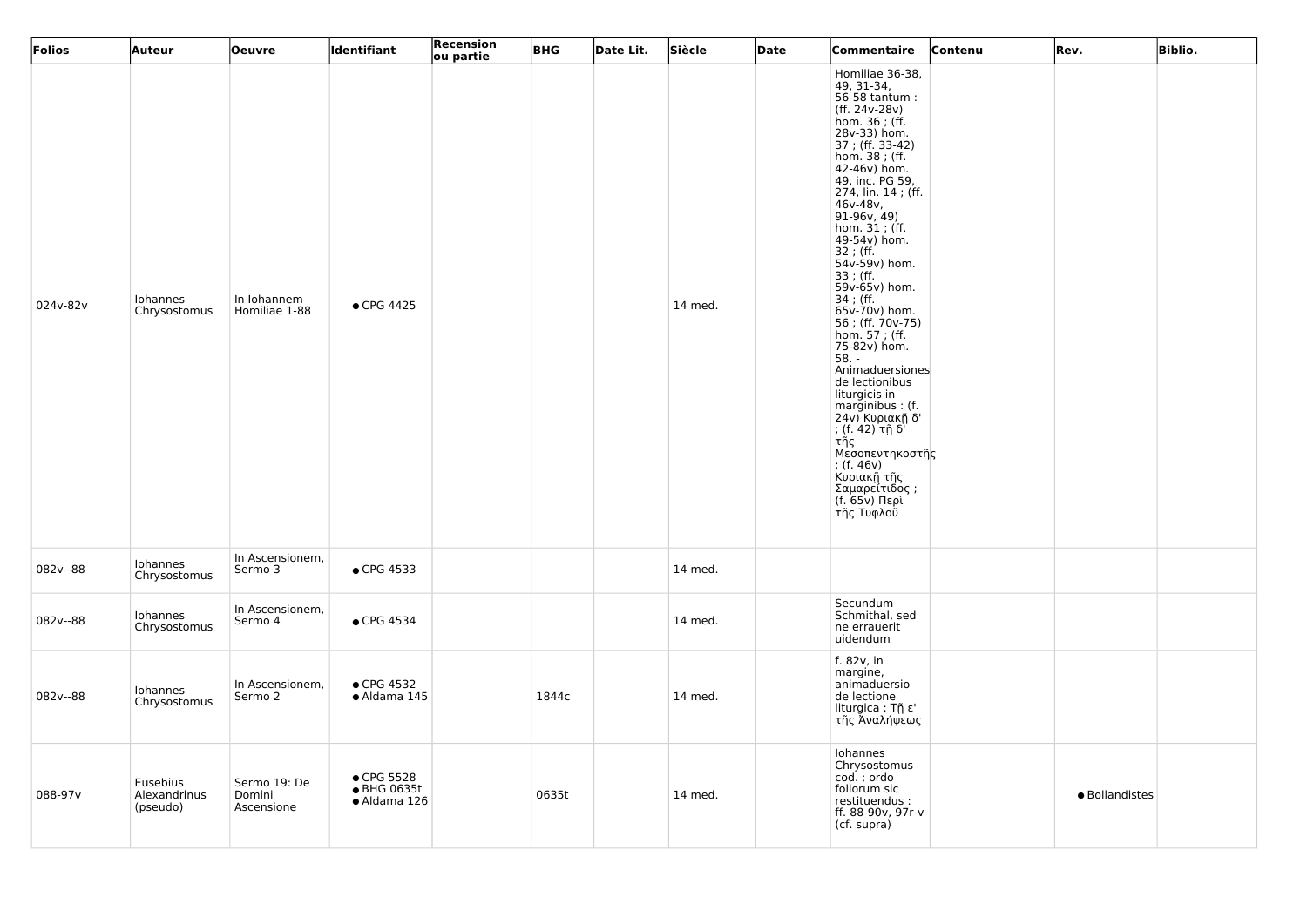| Folios           | Auteur                          | <b>Oeuvre</b>                                                                        | <b>Identifiant</b>                                | <b>Recension</b><br>ou partie | <b>BHG</b> | Date Lit. | Siècle  | Date | Commentaire                                                                                    | Contenu                                                                                                                                  | Rev.           | <b>Biblio.</b> |
|------------------|---------------------------------|--------------------------------------------------------------------------------------|---------------------------------------------------|-------------------------------|------------|-----------|---------|------|------------------------------------------------------------------------------------------------|------------------------------------------------------------------------------------------------------------------------------------------|----------------|----------------|
| 097v-106         | Nicetas<br>Heracleensis         | Scholia in<br>orationes<br>Gregorii<br>Nazianzeni                                    | • CPG 3027                                        |                               |            |           | 14 med. |      | Paraphrasis in<br>orationem 41<br>(In Pentecosten)<br>hic sub nomine<br>Gregorii<br>Nazianzeni |                                                                                                                                          |                |                |
| 106 <sub>v</sub> | Apophthegmata<br>Patrum         | Quaedam                                                                              |                                                   |                               |            |           | 16(3/4) |      | Apophthegma<br>anonymum de<br>nouissimo die<br>(recentiori<br>manu additum)                    |                                                                                                                                          |                |                |
| 107-119v         | Hagiographica                   | Macarius<br>Romanus<br>anach. (S.), Vita                                             | $\bullet$ BHG<br>1004-1005i                       |                               | 1005d      |           | 14 med. |      |                                                                                                |                                                                                                                                          | · Bollandistes |                |
| 120-147          | Iohannes<br>Colobus             | Vita S. Paisii                                                                       | • CPG 2503<br>$\bullet$ BHG<br>1402-1403          |                               | 1403       |           | 14 med. |      |                                                                                                |                                                                                                                                          | · Bollandistes |                |
| 147-153          | Hagiographica                   | Marcus<br>Atheniensis<br>eremita in Libya<br>(S.), Vita                              | $\bullet$ BHG<br>1039-1041e                       |                               | 1040       |           | 14 med. |      |                                                                                                |                                                                                                                                          | · Bollandistes |                |
| 153-156          | Dorotheus<br>Gazaeus            | Homilia de<br>ieiuniis<br>(doctrina 15)                                              | $\bullet$ CPG<br>7352.15                          |                               |            |           | 14 med. |      |                                                                                                |                                                                                                                                          |                |                |
| 156-162v         | <b>Basilius</b><br>Caesariensis | Sermo 15 (De<br>uita monastica)                                                      | ● CPG 2893                                        |                               |            |           | 14 med. |      |                                                                                                | Incipit<br>Ήκούσατε, άδελφοί<br>πιστεύλογημένοι,<br>τοῦ Κυρίου<br>λέγοντος, ὄστις<br>άφηκε πατέρα και<br>μητέρα, ἀδελφοὺς<br>καὶ ἀδελφάς |                |                |
| 163-182          | Hagiographica                   | Nicolaus ep.<br>Myrensis (S.),<br>Vita<br>metaphrastica                              | • BHG 1349                                        |                               | 1349       |           | 14 med. |      |                                                                                                |                                                                                                                                          | · Bollandistes |                |
| 182-187          | Andreas<br>Cretensis            | In S. Nicolaum                                                                       | $\bullet$ CPG 8187<br>$\bullet$ BHG<br>1362-1362c |                               | 1362       |           | 14 med. |      |                                                                                                |                                                                                                                                          | · Bollandistes |                |
| 187-202v         | Hagiographica                   | Daniel propheta<br>et pueri tres<br>$(S\dot{S}.),$<br>Commentarius<br>metaphrasticus | • BHG 0485                                        |                               | 0485       |           | 14 med. |      |                                                                                                |                                                                                                                                          | · Bollandistes |                |